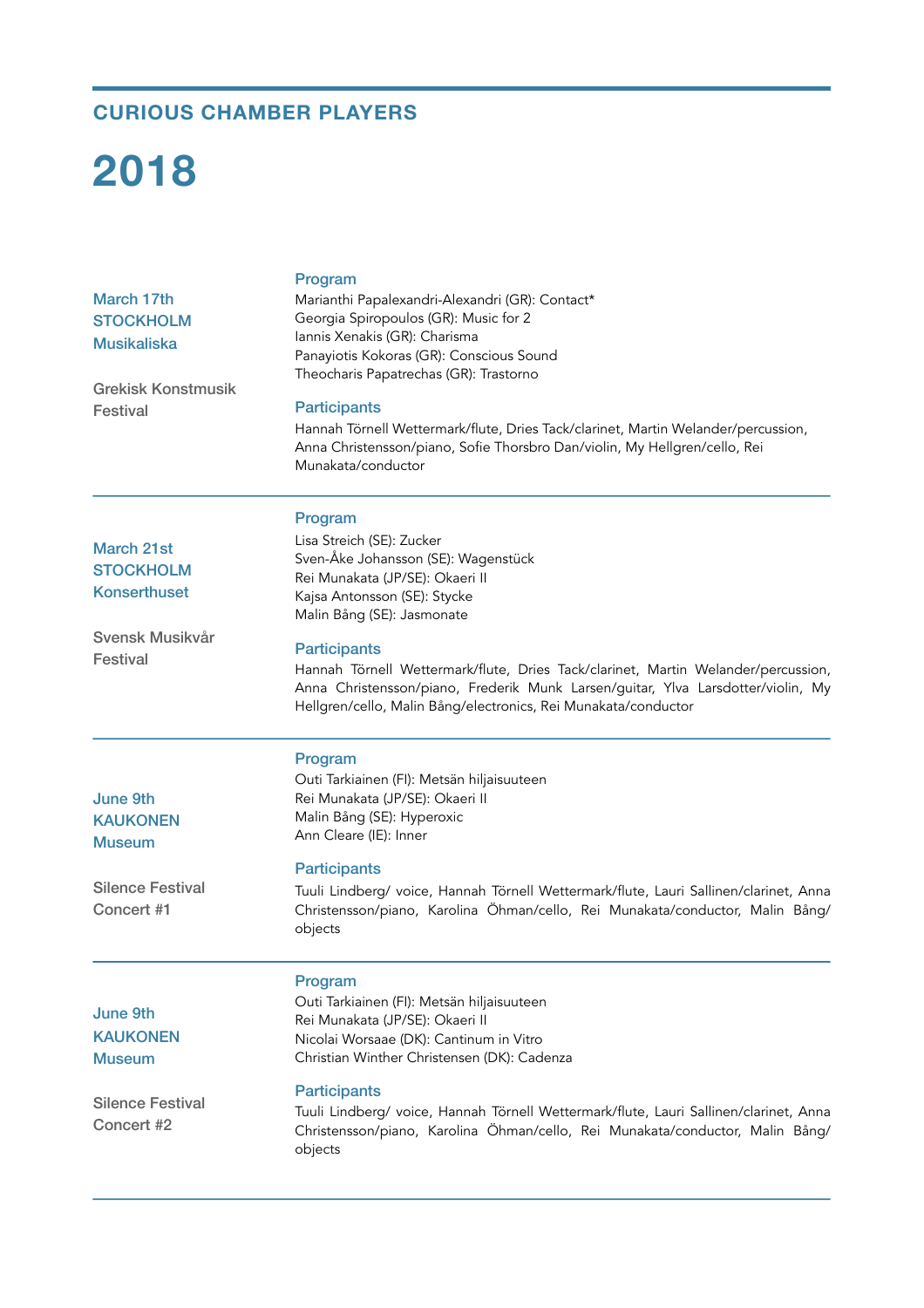| <b>November 4th</b><br><b>GÖTEBORG</b><br>Cinnobar<br>Kudzu in Cinnobar #1                                                                            | Program<br>Malin Bång (SE): Jasmonate<br><b>Participants</b><br>Ann Elkjär/flute, Dries Tack/clarinet, Martin Welander/percussion, Anna Christensson/<br>piano, Frederik Munk Larsen/guitar, My Hellgren/cello, Malin Bång/electronics, Rei<br>Munakata/conductor, Linus Andersson/sound tech, Anna Wemmert Clausen/light                                                                                                                                                                  |
|-------------------------------------------------------------------------------------------------------------------------------------------------------|--------------------------------------------------------------------------------------------------------------------------------------------------------------------------------------------------------------------------------------------------------------------------------------------------------------------------------------------------------------------------------------------------------------------------------------------------------------------------------------------|
| <b>November 4th</b><br><b>GÖTEBORG</b><br>Cinnobar<br>Kudzu in Cinnobar #2                                                                            | Program<br>Malin Bång (SE): Jasmonate<br><b>Participants</b><br>Ann Elkjär/flute, Dries Tack/clarinet, Martin Welander/percussion, Anna Christensson/<br>piano, Frederik Munk Larsen/guitar, My Hellgren/cello, Malin Bång/electronics, Rei<br>Munakata/conductor, Linus Andersson/sound tech, Anna Wemmert Clausen/light                                                                                                                                                                  |
| <b>November 21st</b><br><b>HUDDERSFIELD</b><br><b>Bates Mill Blending Shed</b><br><b>Huddersfield</b><br><b>Contemporary Music</b><br><b>Festival</b> | Program<br>Malin Bång (SE): Jasmonate<br><b>Participants</b><br>Ann Elkjär/flute, Dries Tack/clarinet, Martin Welander/percussion, Magdalena<br>Meiztner/piano, Frederik Munk Larsen/guitar, My Hellgren/cello, Malin Bång/<br>electronics, Rei Munakata/conductor, Linus Andersson/sound tech, Anna Wemmert<br>Clausen/light                                                                                                                                                              |
| December 13th<br><b>TOKYO</b><br>Luthern Ichigaya<br><b>Concert Hall</b><br>Japan tour 2018<br>Concert #1                                             | Program<br>Malin Bång (SE): Structures of Molten Light<br>Rei Munakata (JP/SE): Tawan*<br>Ylva Lund Bergner (SE): Achenar<br>Haruyuki Suzuki (JP): Dischordance<br>Kozakura Hideki (JP/SE): Mofa<br>Yasunoshin Morita (JP): The Soaring Cycles<br><b>Participants</b><br>Hannah Törnell Wettermark/flute, Dries Tack/clarinet, Martin Welander/percussion,<br>Frederik Munk Larsen/guitar, Sofie Thorsbro Dan/violin, My Hellgren/cello, Malin<br>Bång/electronics, Rei Munakata/conductor |
| December 14th<br><b>NAGOYA</b><br><b>Nagoya College of Music</b><br><b>Concert Hall</b><br>Japan tour 2018<br>Concert #2                              | Program<br>Malin Bång (SE): Structures of Molten Light<br>Rei Munakata (JP/SE): Tawan<br>Ylva Lund Bergner (SE): Achenar<br>Lisa Streich (SE): Minerva<br>Kozakura Hideki (JP/SE): Mofa<br>Yasunoshin Morita (JP): The Soaring Cycles<br><b>Participants</b>                                                                                                                                                                                                                               |